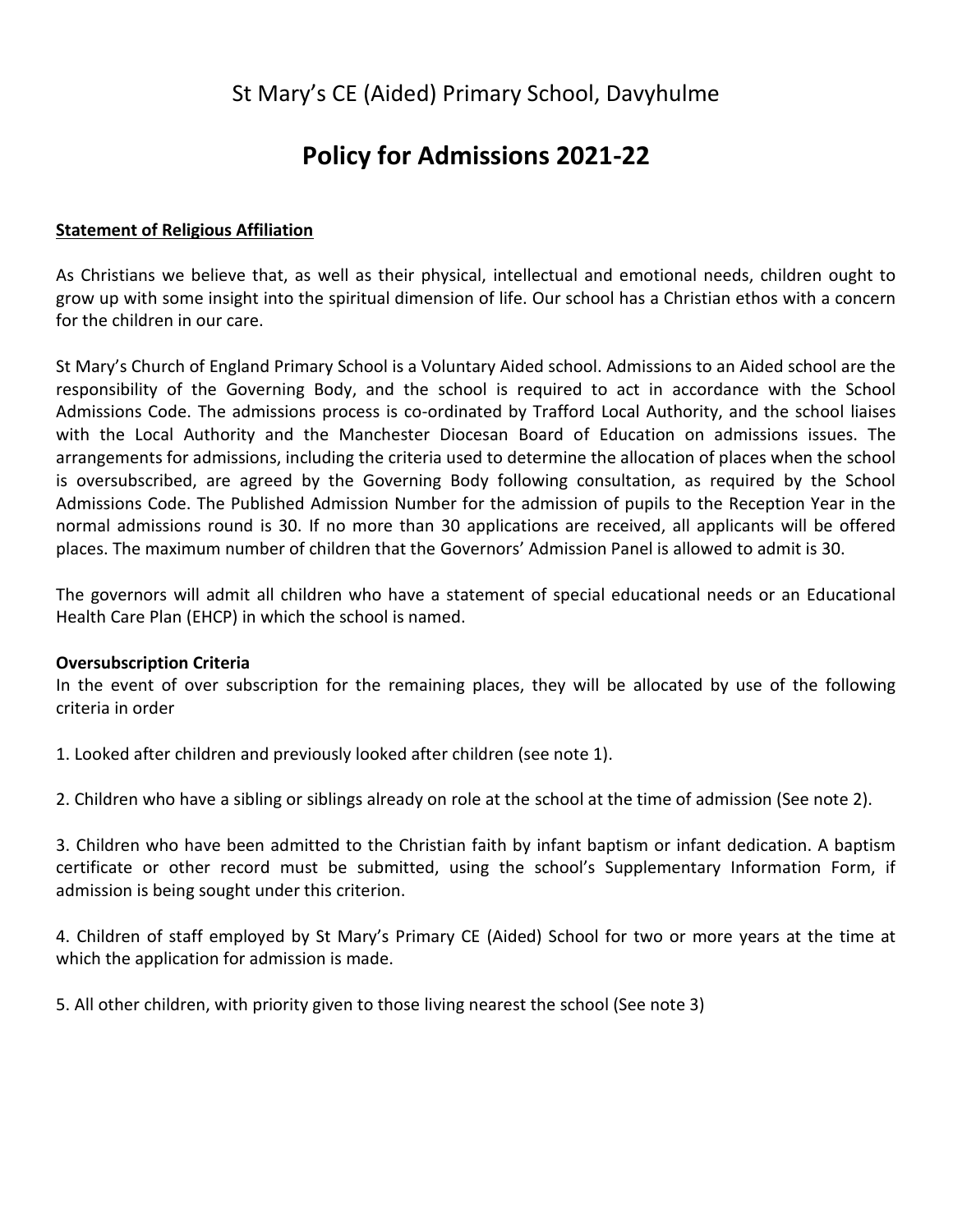#### **Notes**

- 1. A "looked after child" is a child who is (a) in the care of a local authority or (b) being provided with accommodation by a local authority in the exercise of their social services functions at the time of application. Previously looked after children are those who were looked after, but ceased to be so because they were adopted (or became subject to a child arrangements order or special guardianship order).
- 2. A sibling is defined as a brother or sister, or step-brother or step-sister living at the same address as the child for whom the application is being made. Sibling priority will not be given where the brother/sister or step-brother/step-sister lives at a different address to the child for whom the application is being made. No sibling priority is given to cousins, regardless of their address.
- 3. Should the number of applicants in any of the above criteria be greater than the number of available vacancies, places will be offered to those children living nearest the school. Geographical distance is defined as straight line distance from the School's front entrance to the child's home address. Home address is defined as the resident home address of the person with legal responsibility for the child for whom application is being made.

#### **Tie-breaker**

If the distance from home to school does not distinguish between two or more applicants with equal priority for the remaining place, random allocation will be used as the final tie-breaker. This will be supervised by someone independent of the school.

#### **Children from multiple births**

Where there are children from multiple births (twins, triplets etc.) wishing to be admitted, and the sibling from the multiple birth is offered the final place, the governors may admit over the published admission number if it is possible to do so. If the school is unable to accommodate them all, the governors will inform the Local Authority which may consult with the parent to consider whether all the siblings can be offered a place at the same alternative school (which may not be a preference school named on the Common Application Form) or whether the parents can be offered places at two or more schools with a view to the parent deciding which child will take up which offered place.

#### **Infant Class Size**

Under the School Standards and Framework Act 1998 and the School Admissions Code, infant class sizes must not contain more than 30 pupils with a single school teacher. Additional children may be admitted under limited exceptional circumstances, set out in the School Admissions Code. One of these is children from multiple births, as indicated above.

#### **Waiting list**

Where we have more applications than places, the admissions criteria will be used. Children who are not admitted will have their name placed on a waiting list. The names on this waiting list will be in the order resulting from the application of the admissions criteria. Since the date of application cannot be a criterion for the order of names on the waiting list, late applicants for the school will be slotted into the order according to the extent to which they meet the criteria. Thus it is possible that a child who moves into the area later to have a higher priority than one who has been on the waiting list for some time. If a place becomes available within the admission number, the child whose name is at the top of the list will be offered a place. This is not dependent on whether an appeal has been submitted. This waiting list will operate until the 31<sup>st</sup> December at the end of the autumn term following admissions in September.